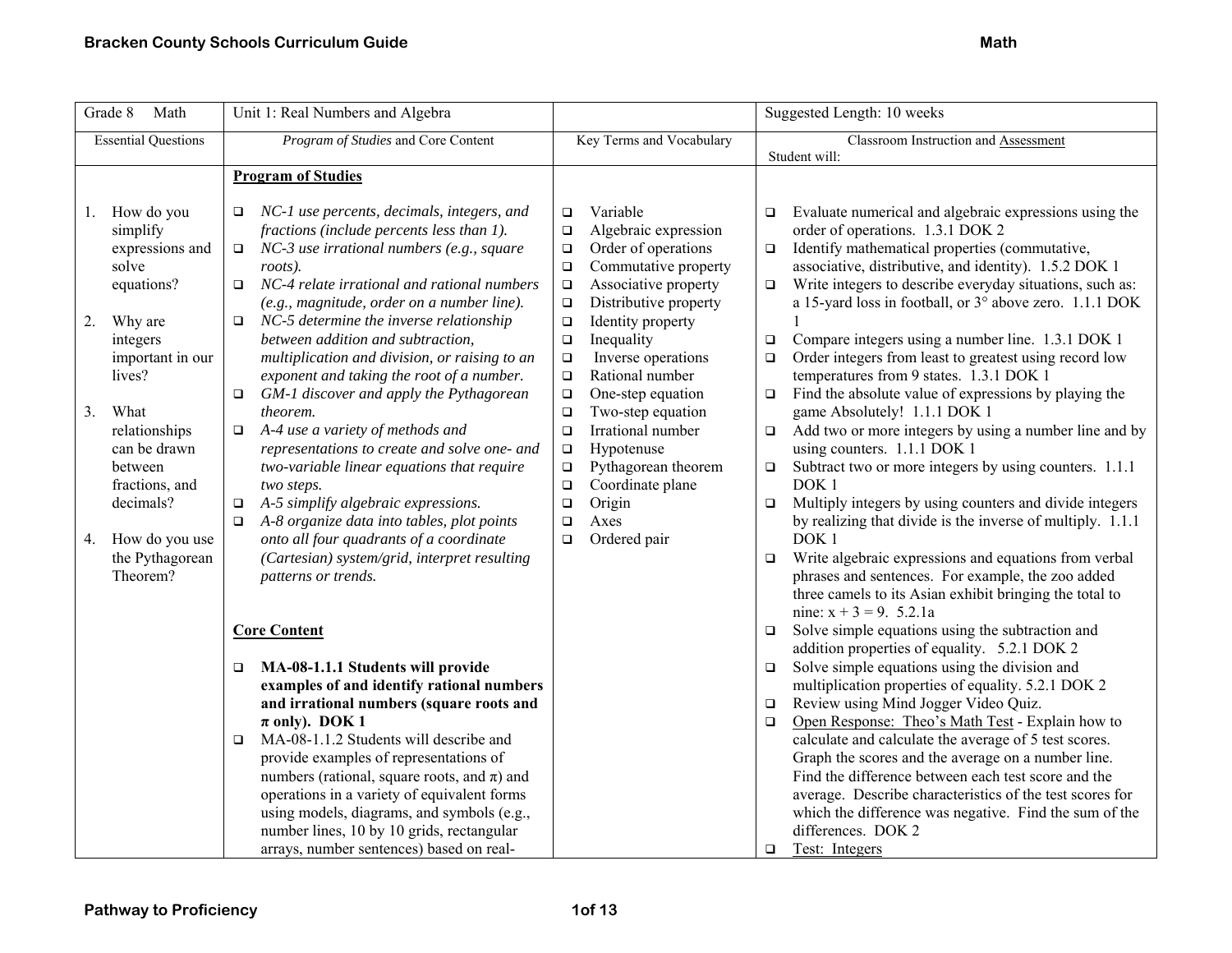| Grade 8<br>Math            | Unit 1: Real Numbers and Algebra                                                     |                          | Suggested Length: 10 weeks                                                                                                    |
|----------------------------|--------------------------------------------------------------------------------------|--------------------------|-------------------------------------------------------------------------------------------------------------------------------|
| <b>Essential Questions</b> | Program of Studies and Core Content                                                  | Key Terms and Vocabulary | Classroom Instruction and Assessment                                                                                          |
|                            |                                                                                      |                          | Student will:                                                                                                                 |
|                            | world and mathematical problems.                                                     |                          | $\Box$ Express rational numbers as decimals and decimals as                                                                   |
|                            | MA-08-1.1.3 Students will convert,<br>$\Box$                                         |                          | fractions by answering various questions about a table                                                                        |
|                            | compare and order multiple numerical                                                 |                          | that shows the top ten places in the Northern                                                                                 |
|                            | representations (e.g., fractions, decimals,                                          |                          | Hemisphere to watch whales. 1.1.1 DOK 1                                                                                       |
|                            | percentages) of rational numbers and                                                 |                          | Compare and order rational numbers by either the<br>$\Box$                                                                    |
|                            | irrational numbers (square roots and $\pi$                                           |                          | common denominator method or the decimal method.                                                                              |
|                            | only). DOK 3                                                                         |                          | Data will include ride times for nine roller coasters.                                                                        |
|                            | MA-08-1.2.1 Students will estimate to<br>$\Box$                                      |                          | 1.1.2 DOK 2                                                                                                                   |
|                            | solve real-world and mathematical                                                    |                          | Multiply fractions by using an area model. For<br>$\Box$                                                                      |
|                            | problems with rational numbers, checking                                             |                          | example, to show 1/3 of 2/5. Start with a sheet of paper                                                                      |
|                            | for reasonable and appropriate                                                       |                          | and fold it into 5 equal columns and shade in 2 of the                                                                        |
|                            | computational results DOK 2                                                          |                          | columns blue. Then divide the paper into 3 equal rows                                                                         |
|                            | MA-08-1.3.1 Students will add, subtract,<br>$\Box$                                   |                          | and shade in 1 of the rows yellow. The overlapping                                                                            |
|                            | multiply and divide rational numbers to                                              |                          | green area represents the product of $1/3 \times 2/5 = 2/15$ .                                                                |
|                            | solve real-world problems and apply                                                  |                          | 1.3.1 DOK 2                                                                                                                   |
|                            | order of operations (including positive                                              |                          | Divide fractions. Introduce by show $2 \frac{1}{4} \div \frac{3}{4} = 3$ .<br>$\Box$                                          |
|                            | whole number exponents) to simplify                                                  |                          | Draw $2\frac{1}{4}$ circles divided into fourths and using                                                                    |
|                            | numerical expressions. DOK 2                                                         |                          | different colored chalk, shade in three 1/4 sections at a                                                                     |
|                            | MA-08-1.3.2 Students will explain how<br>$\Box$                                      |                          | time to show there are 3 complete sets of $\frac{3}{4}$ . After<br>several problems students will soon realize that to divide |
|                            | operations (additions and subtraction;                                               |                          | by a fraction, you just multiply by its multiplicative                                                                        |
|                            | multiplication and division; squaring and<br>taking the square root of a number) are |                          | inverse. 1.3.1 DOK 2                                                                                                          |
|                            | inversely related.                                                                   |                          | $\Box$ Use powers and exponents in expressions by using the 2                                                                 |
|                            | MA-08-1.5.2 Students will identify the use<br>$\Box$                                 |                          | biological parent problem. 1.3.1a                                                                                             |
|                            | of properties (the commutative properties                                            |                          | Express numbers in scientific notation. 1.3.1a<br>$\Box$                                                                      |
|                            | of addition and multiplication, the                                                  |                          | Add and subtract fractions with like denominators by<br>$\Box$                                                                |
|                            | associative properties of addition and                                               |                          | using a bread recipe that lists various amounts and                                                                           |
|                            | multiplication, the identity properties for                                          |                          | ingredients. 1.3.1 DOK 2                                                                                                      |
|                            | addition and multiplication, inverse                                                 |                          | $\Box$ Play the game "Plug It In" to practice addition,                                                                       |
|                            | properties and the distributive property                                             |                          | subtraction, multiplication, and division of fractions.                                                                       |
|                            | of multiplication over addition and                                                  |                          | 1.3.1 DOK 2                                                                                                                   |
|                            | subtraction) to justify a given step in                                              |                          | Solve equations involving rational numbers by using the<br>$\Box$                                                             |
|                            | solving problems. DOK 1                                                              |                          | subtraction, addition, multiplication, and division                                                                           |
|                            | MA-08-2.1.6 Students will apply the<br>$\Box$                                        |                          | properties of equality. Balance scale. 5.2.1                                                                                  |
|                            | Pythagorean theorem to determine the                                                 |                          | Open Response: School Bake Sale - Students work<br>$\Box$                                                                     |
|                            | length of a hypotenuse. DOK 2                                                        |                          | with rational numbers in various forms to answer                                                                              |
|                            | MA-08-3.3.1 Students will identify and<br>$\Box$                                     |                          | questions about a batch of cookies. 1.1.2 DOK 3                                                                               |
|                            | graph ordered pairs on a coordinate                                                  |                          | $\Box$ Problem Solving Strategy – Look for a Pattern (Rich                                                                    |
|                            | system, correctly identifying the origin,                                            |                          | Learning Task on Total Rectangles). DOK 3                                                                                     |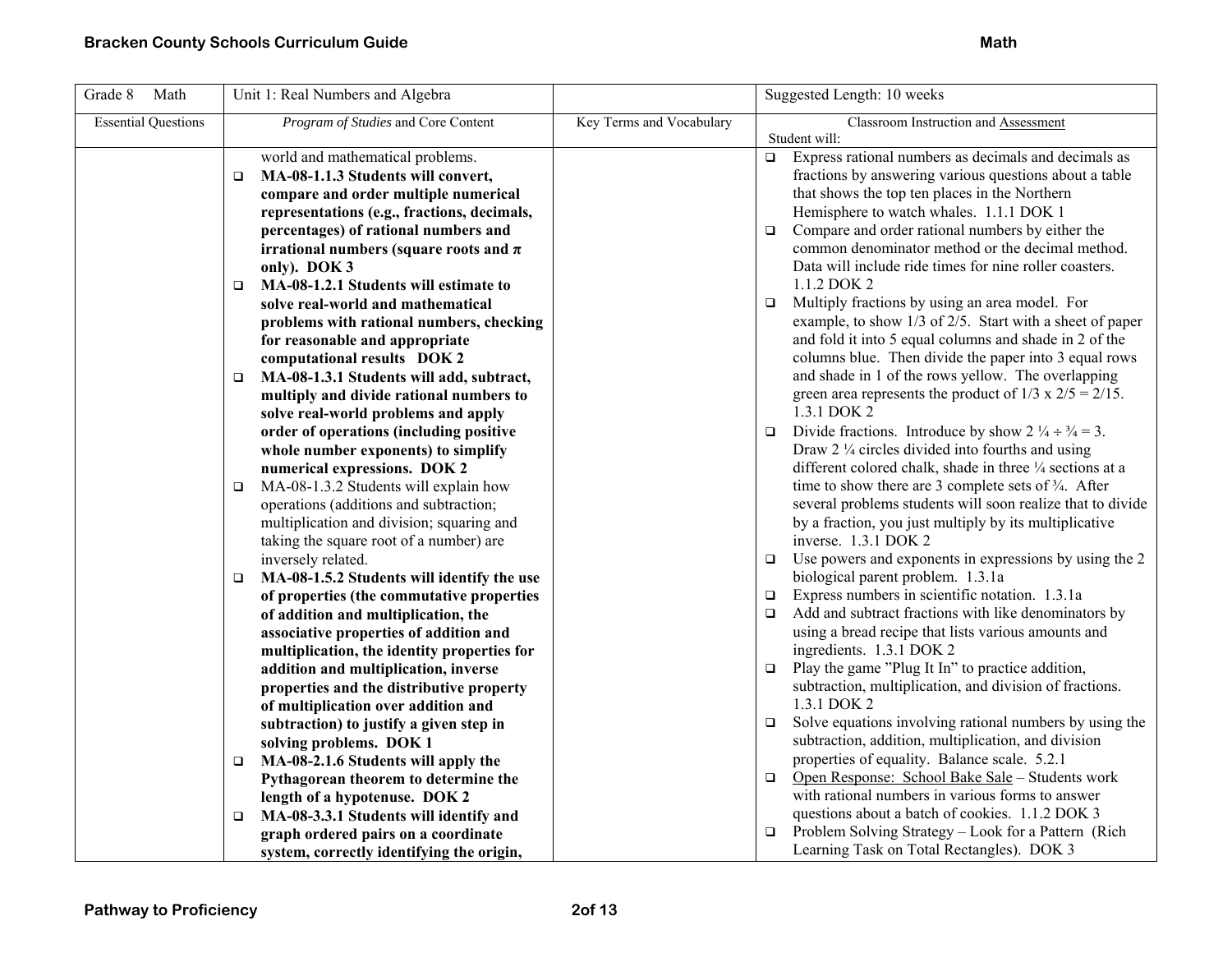| Grade 8<br>Math            | Unit 1: Real Numbers and Algebra                                                                                                                                                                                                                                                                                                                                                                                                                                                                                                                                                                                                              |                          | Suggested Length: 10 weeks                                                                                                                                                                                                                                                                                                                                                                                                                                                                                                                                                                                                                                                                                                                                                                                                                                                                                                                                                                                                                                                                                                                                                                                                                                                                                                                                                                                                                                                                                                                                                             |
|----------------------------|-----------------------------------------------------------------------------------------------------------------------------------------------------------------------------------------------------------------------------------------------------------------------------------------------------------------------------------------------------------------------------------------------------------------------------------------------------------------------------------------------------------------------------------------------------------------------------------------------------------------------------------------------|--------------------------|----------------------------------------------------------------------------------------------------------------------------------------------------------------------------------------------------------------------------------------------------------------------------------------------------------------------------------------------------------------------------------------------------------------------------------------------------------------------------------------------------------------------------------------------------------------------------------------------------------------------------------------------------------------------------------------------------------------------------------------------------------------------------------------------------------------------------------------------------------------------------------------------------------------------------------------------------------------------------------------------------------------------------------------------------------------------------------------------------------------------------------------------------------------------------------------------------------------------------------------------------------------------------------------------------------------------------------------------------------------------------------------------------------------------------------------------------------------------------------------------------------------------------------------------------------------------------------------|
| <b>Essential Questions</b> | Program of Studies and Core Content                                                                                                                                                                                                                                                                                                                                                                                                                                                                                                                                                                                                           | Key Terms and Vocabulary | Classroom Instruction and Assessment<br>Student will:                                                                                                                                                                                                                                                                                                                                                                                                                                                                                                                                                                                                                                                                                                                                                                                                                                                                                                                                                                                                                                                                                                                                                                                                                                                                                                                                                                                                                                                                                                                                  |
|                            | axes and ordered pairs; and will apply<br>graphing in the coordinate system to solve<br>real-world and mathematical problems.<br>DOK <sub>2</sub><br>MA-08-5.2.1 Students will evaluate and<br>$\Box$<br>simplify algebraic expressions applying<br>the order of operations. DOK 2<br>MA-08-5.2.2 Students will describe, define<br>$\Box$<br>and provide examples of variables and<br>expressions with a missing value based on<br>real-world and mathematical problems.<br>MA-08-5.3.1 Students will model and<br>□<br>solve single variable, first-degree real-<br>world and mathematical problems (e.g.,<br>$4x+2=22$ , x-4 <- 60). DOK 2 |                          | Look at square arrangements of tiles to find square roots<br>$\Box$<br>of perfect squares. 1.1.1a<br>Use a Venn diagram or a web to identify and classify<br>$\Box$<br>numbers in the real number system. 1.1.1a<br>Investigate the Pythagorean Theorem using a 3-4-5<br>$\Box$<br>triangle and squares with sides of 3, 4, and 5. 2.1.4<br>DOK <sub>2</sub><br>Practice finding missing lengths in a right triangle. For<br>$\Box$<br>example, a pool table is 8 feet by 4 feet wide. How far<br>is it from one corner pocket to the diagonally opposite<br>corner pocket? 2.1.4 DOK 2<br>Using right triangles found in the classroom, students<br>$\Box$<br>will practice finding the hypotenuse of a right triangle.<br>For example, students will measure the length and width<br>of a computer screen and then sketch and label the<br>dimensions. They will then compute the distance from<br>corner to opposite corner. Once they have the length<br>they will check their computation by measuring the<br>diagonal. 2.1.4 DOK 2<br>Plot points on the coordinate plane and determine the<br>$\Box$<br>distance between the two points. If the two points are<br>diagonal of each other, students will use the<br>Pythagorean Theorem to determine the distance. 2.1.4<br>3.3.1 DOK 2<br>Review using Mind Jogger Video Quiz<br>$\Box$<br>Test: Rational Numbers and The Pythagorean Theorem.<br>$\Box$<br>Open Response: Theme Park Graph and label three<br>$\Box$<br>given points on the coordinate plane. Use the<br>Pythagorean Theorem to determine the distance between |
|                            |                                                                                                                                                                                                                                                                                                                                                                                                                                                                                                                                                                                                                                               |                          | the three points and answer questions about the<br>distances. 2.1.4 3.3.1 DOK                                                                                                                                                                                                                                                                                                                                                                                                                                                                                                                                                                                                                                                                                                                                                                                                                                                                                                                                                                                                                                                                                                                                                                                                                                                                                                                                                                                                                                                                                                          |

| Math<br>Grade 8            | Unit 2: Statistics                         |                          | Suggested Length: 4 weeks                              |
|----------------------------|--------------------------------------------|--------------------------|--------------------------------------------------------|
| <b>Essential Questions</b> | <i>Program of Studies</i> and Core Content | Key Terms and Vocabulary | Classroom Instruction and Assessment<br>Students will: |
|                            | <b>Program of Studies</b>                  |                          |                                                        |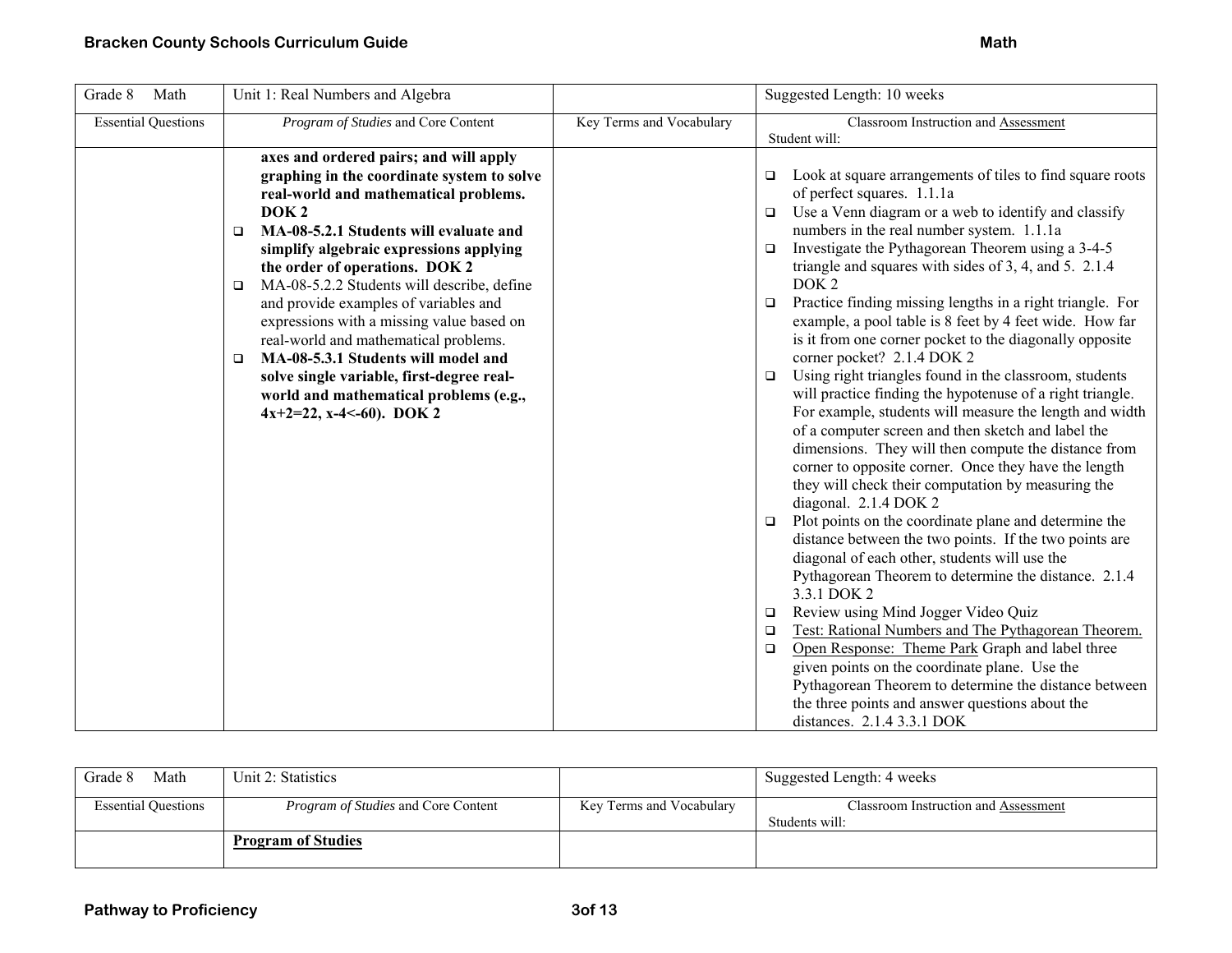| Grade $8$<br>Math                                                                                                                                                                                              | Unit 2: Statistics                                                                                                                                                                                                                                                                                                                                                                                                                                                                                                                                                                                     |                                                                                                                                                                                                                                                                                                                                                            | Suggested Length: 4 weeks                                                                                                                                                                                                                                                                                                                                                                                                                                                                                                                                                                                                                                                                                                                                                            |
|----------------------------------------------------------------------------------------------------------------------------------------------------------------------------------------------------------------|--------------------------------------------------------------------------------------------------------------------------------------------------------------------------------------------------------------------------------------------------------------------------------------------------------------------------------------------------------------------------------------------------------------------------------------------------------------------------------------------------------------------------------------------------------------------------------------------------------|------------------------------------------------------------------------------------------------------------------------------------------------------------------------------------------------------------------------------------------------------------------------------------------------------------------------------------------------------------|--------------------------------------------------------------------------------------------------------------------------------------------------------------------------------------------------------------------------------------------------------------------------------------------------------------------------------------------------------------------------------------------------------------------------------------------------------------------------------------------------------------------------------------------------------------------------------------------------------------------------------------------------------------------------------------------------------------------------------------------------------------------------------------|
| <b>Essential Questions</b>                                                                                                                                                                                     | Program of Studies and Core Content                                                                                                                                                                                                                                                                                                                                                                                                                                                                                                                                                                    | Key Terms and Vocabulary                                                                                                                                                                                                                                                                                                                                   | Classroom Instruction and Assessment                                                                                                                                                                                                                                                                                                                                                                                                                                                                                                                                                                                                                                                                                                                                                 |
| What type of<br>1.<br>graph/plot is<br>appropriate for<br>representing<br>your data?<br>How are mean,<br>2.<br>median, and<br>mode related?<br>How should<br>3.<br>outliers be<br>handled when<br>interpreting | PS-1 collect, organize, analyze, and interpret<br>$\Box$<br>data in a variety of graphical methods (e.g.,<br>circle graphs, scatter plots, box and whisker<br>plots, histograms).<br>PS-2 make predictions, draw conclusions,<br>O.<br>and verify results from statistical data and<br>probability experiments.<br>PS-3 select an appropriate graph to represent<br>$\Box$<br>given data and justify its use.<br>PS-4 compare data from various types of<br>□<br>graphs.<br>$\Box$ PS-5 recognize that statistics can be<br>interpreted in many ways.<br>PS-12 determine and interpret clusters,<br>O. | Drawings<br>$\Box$<br>Tables/charts<br>$\Box$<br>Pictographs<br>$\Box$<br>Bar graphs<br>$\Box$<br>Circle graph<br>$\Box$<br>Line plot<br>$\Box$<br>Venn diagram<br>$\Box$<br>Line graph<br>$\Box$<br>Stem-and-leaf plot<br>$\Box$<br>Scatter plot<br>$\Box$<br>Histogram<br>$\Box$<br>Box-and-whisker plot<br>$\Box$<br>Mean<br>$\Box$<br>Median<br>$\Box$ | Students will:<br>Examine data collected from the audience of a comedy<br>$\Box$<br>movie and organize the data into a frequency table. Use<br>the table to answer questions about the audience. 4.1.2<br>DOK <sub>2</sub><br>Construct a histogram using the frequency table that was<br>$\Box$<br>made with the data from the audience of a comedy<br>movie. Use the histogram to answer questions about the<br>audience. 4.1.2 DOK 2<br>Measure their height in inches and use the data to make<br>$\Box$<br>a line plot using x's on the board of the class heights.<br>Once the plot is complete students will be asked to<br>analyze the data. For an extension, the x's will be<br>changed to G's and B's (girls and boys) and then the<br>data will be analyzed. 4.1.2 DOK 2 |
| data?                                                                                                                                                                                                          | quartiles, gaps, and outliers in data.<br><b>Core Content</b><br>MA-08-4.1.1 Students will analyze and<br>□<br>make inferences from data displays<br>(drawings, tables/charts, pictographs, bar<br>graphs, circle graphs, line plots, Venn<br>diagrams, line graphs, stem-and-leaf plots,<br>scatter plots, histograms, box-and-whiskers<br>plots). DOK 3                                                                                                                                                                                                                                              | Mode<br>$\Box$<br>$\Box$<br>Range<br>Clusters<br>$\Box$<br>Gaps<br>$\Box$<br>Outliers<br>$\Box$<br><b>Bias</b><br>$\Box$                                                                                                                                                                                                                                   | Use the data collected on student heights to construct a<br>$\Box$<br>stem-and-leaf plot. Once the plot is complete students<br>will be asked to analyze the data. For an extension, the<br>students will use the same data to construct a back-to-<br>back stem-and-leaf plot in order to compare the heights<br>of the girls and boys. 4.1.2 DOK 2<br>Make a circle graph, without a protractor, using a table<br>$\Box$<br>that displays the major influences for teens on music<br>choices (USA WEEKEND) - data is given in percent<br>form. Make a circle graph using a table that shows the<br>top 5 largest American Indian Tribes - data is given in<br>number form and must be converted to percent. 4.1.2                                                                  |
|                                                                                                                                                                                                                | MA-08-4.1.2 Students will explain how<br>❏<br>different representations of data (e.g., tables,<br>graphs, diagrams, plots) are related.<br>MA-08-4.1.4 Students will:<br>$\Box$<br>construct data displays (Venn<br>diagrams, tables, line graphs, stem-<br>and-leaf plots, circle graphs, scatter<br>plots);<br>explain why the type of display is<br>$\Box$<br>appropriate for the data and<br>explain how misleading<br>$\Box$<br>representations affect interpretations<br>and conclusions about data (e.g.,                                                                                       |                                                                                                                                                                                                                                                                                                                                                            | DOK <sub>2</sub><br>Assess situations involving data in order to choose an<br>$\Box$<br>appropriate type of display. 4.1.2 DOK 2<br>Use data from surveys to calculate the measures of<br>$\Box$<br>central tendency. Students will then determine which<br>measure of central tendency is most representative of the<br>data and support their choice in writing. 4.2.1 DOK 2<br>Use data from surveys to calculate the measures of<br>$\Box$<br>variation. 4.2.1 DOK 2<br>Construct a box-and-whisker plot using data collected<br>$\Box$<br>on student heights. Analyze the distribution by<br>comparing the spread of the quartiles. 4.1.2<br>Compare two graphs in order to determine which graph<br>$\Box$                                                                     |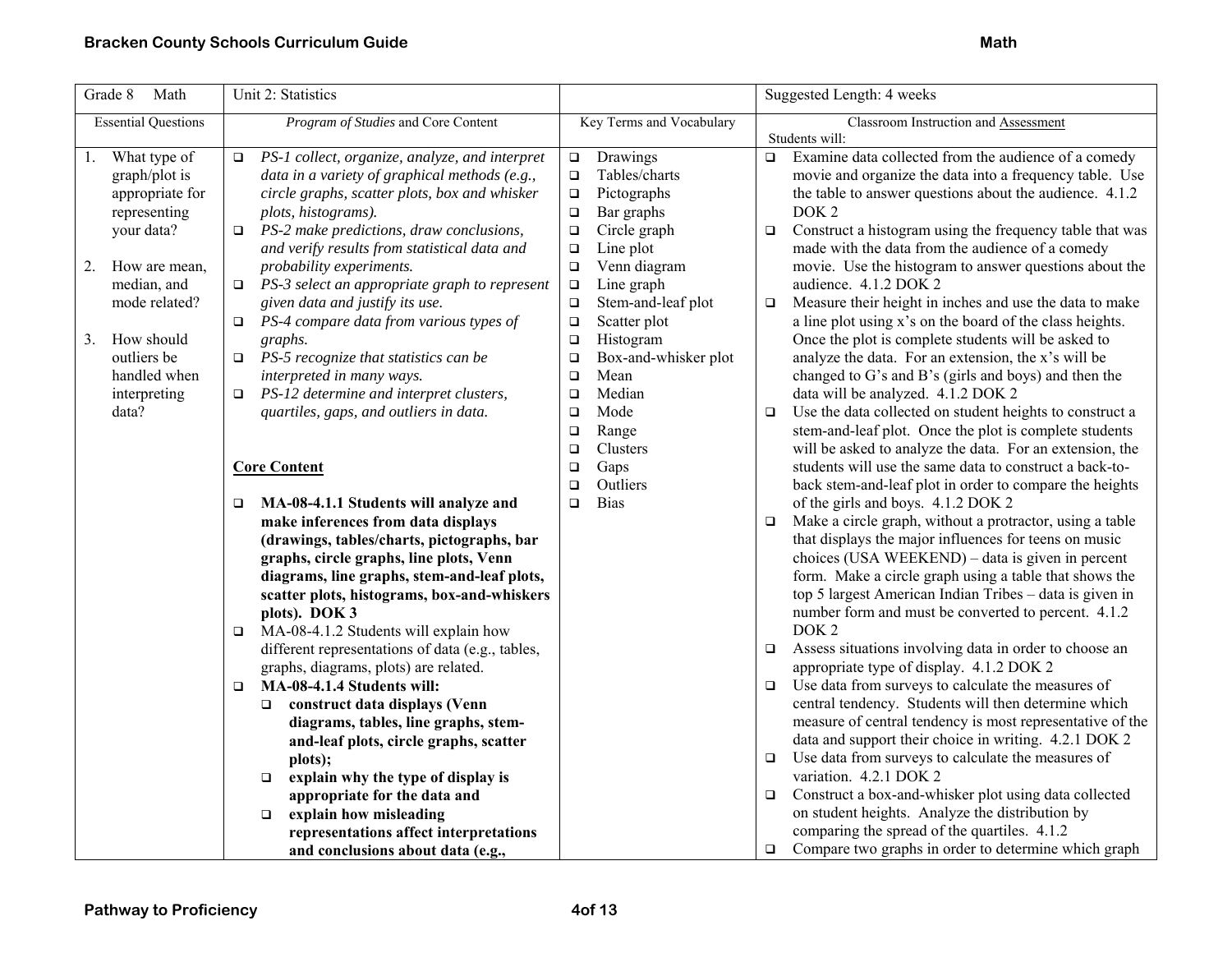| Grade 8<br>Math            | Unit 2: Statistics                                                                                                                                                                                                                                                                                                                                                                                                                                                                 |                          | Suggested Length: 4 weeks                                                                                                                                                                                                                                                                                                                                                                                                                                                                                                                                                                                                                                                                                                                                                                                                                          |
|----------------------------|------------------------------------------------------------------------------------------------------------------------------------------------------------------------------------------------------------------------------------------------------------------------------------------------------------------------------------------------------------------------------------------------------------------------------------------------------------------------------------|--------------------------|----------------------------------------------------------------------------------------------------------------------------------------------------------------------------------------------------------------------------------------------------------------------------------------------------------------------------------------------------------------------------------------------------------------------------------------------------------------------------------------------------------------------------------------------------------------------------------------------------------------------------------------------------------------------------------------------------------------------------------------------------------------------------------------------------------------------------------------------------|
| <b>Essential Questions</b> | Program of Studies and Core Content                                                                                                                                                                                                                                                                                                                                                                                                                                                | Key Terms and Vocabulary | Classroom Instruction and Assessment<br>Students will:                                                                                                                                                                                                                                                                                                                                                                                                                                                                                                                                                                                                                                                                                                                                                                                             |
|                            | changing the scale on a graph). DOK 2<br>MA-08-4.1.5 Students will construct box-and-<br>whiskers plots.<br>MA-08-4.2.1 Students will:<br>◻<br>determine the mean, median, mode<br>◻<br>and range of a set of data;<br>identify clusters, gaps and outliers and<br>apply these concepts to compare sets of<br>□<br>data. DOK 2<br>MA-08-4.3.1 Students will explain how data<br>□<br>gathering, bias issues and faulty data analysis<br>can affect the results of data collection. |                          | is misleading. Assess the misleading graph to determine<br>what was manipulated on the graph to make it<br>misleading. 4.1.1 DOK 3<br>Work in groups to organize and analyze data collected<br>$\Box$<br>from the Loud Music Store. The final product will be a<br>large post-it note that contains as many of the different<br>statistical methods that each group can come up with to<br>present the information. 4.2.1 DOK 3<br><b>Test Statistics</b><br>$\Box$<br>Open Response: Math Club Attendance – Students are<br>▫<br>given data on the number of students who attended math<br>club meetings last school year and asked to describe<br>how to calculate and calculate the measures of central<br>tendency and measures of variation. The students must<br>present the data in a box-and-whisker plot. 4.1.2 4.2.1<br>DOK <sub>2</sub> |

|    | Grade 8<br>Math                                                                                                                                              |                  | Unit 3: Probability                                                                                                                                                                                                                                                                                                                                                                                                                                                                                        |                                      |                                                                                                                            |                  | Suggested Length: 4 weeks                                                                                                                                                                                                                                                                                                                                                                                                                                                                                                                                                                                                                                                              |
|----|--------------------------------------------------------------------------------------------------------------------------------------------------------------|------------------|------------------------------------------------------------------------------------------------------------------------------------------------------------------------------------------------------------------------------------------------------------------------------------------------------------------------------------------------------------------------------------------------------------------------------------------------------------------------------------------------------------|--------------------------------------|----------------------------------------------------------------------------------------------------------------------------|------------------|----------------------------------------------------------------------------------------------------------------------------------------------------------------------------------------------------------------------------------------------------------------------------------------------------------------------------------------------------------------------------------------------------------------------------------------------------------------------------------------------------------------------------------------------------------------------------------------------------------------------------------------------------------------------------------------|
|    | <b>Essential Questions</b>                                                                                                                                   |                  | Program of Studies and Core Content                                                                                                                                                                                                                                                                                                                                                                                                                                                                        | Key Terms and Vocabulary             |                                                                                                                            |                  | Classroom Instruction and Assessment<br>Students will:                                                                                                                                                                                                                                                                                                                                                                                                                                                                                                                                                                                                                                 |
|    |                                                                                                                                                              |                  | <b>Program of Studies</b>                                                                                                                                                                                                                                                                                                                                                                                                                                                                                  |                                      |                                                                                                                            |                  | Middle Grades Mathematics Project: Probability                                                                                                                                                                                                                                                                                                                                                                                                                                                                                                                                                                                                                                         |
|    | How can you<br>use theoretical<br>and<br>experimental<br>probabilities to<br>make<br>predications and<br>draw<br>conclusions<br>based on data<br>collection? | $\Box$<br>$\Box$ | PS-2 make predictions, draw conclusions,<br>and verify results from statistical data and<br>probability experiments.<br>PS-6 analyze situations, such as games of<br>chance, board games, or grading scales, and<br>make predictions using knowledge of<br><i>probability.</i><br>PS-7 identify and describe the number of<br>possible arrangements of several objects,<br>using a tree diagram or the basic counting<br>principle, and make a sample space<br>represented in the form of a list, picture, | $\Box$<br>□<br>□<br>□<br>$\Box$<br>□ | Counting technique<br>Sample space<br>Theoretical probability<br>Simple event<br>Experimental<br>probability<br>Area model | □<br>$\Box$<br>□ | Determine probabilities using a bag of colored blocks or<br>marbles (Blocks and Marbles). 4.4.2 DOK 2<br>Use probability to determine if three games developed<br>by a toy manufacture are fair. Game 1 involves coins<br>and chips are used for Games $2 \& 3$ . This simulation<br>allows students to begin to see the effect of small<br>samples of data versus larger samples. tree diagrams<br>(Fair & Unfair Games I) 4.4.1 4.4.2 DOK 2<br>Use probability to determine if two games that involve<br>dice are fair. The first game is based on the sum of the<br>two numbers on the dice and the second game is based<br>on the product. Since a tree diagram or list would be a |
| 2. | What<br>mathematical                                                                                                                                         | □                | chart, or a tree diagram.<br>PS-8 investigate and explain the role of                                                                                                                                                                                                                                                                                                                                                                                                                                      |                                      |                                                                                                                            |                  | cumbersome way to find all possible outcomes an<br>alternate method is chosen. <i>chart or table</i> (Fair &                                                                                                                                                                                                                                                                                                                                                                                                                                                                                                                                                                           |
|    | tools can be                                                                                                                                                 |                  | probability in everyday decision making.                                                                                                                                                                                                                                                                                                                                                                                                                                                                   |                                      |                                                                                                                            |                  | Unfair Games II) 4.4.1 4.4.2 DOK 2                                                                                                                                                                                                                                                                                                                                                                                                                                                                                                                                                                                                                                                     |
|    | used to analyze                                                                                                                                              | $\Box$           | PS-9 design and conduct probability                                                                                                                                                                                                                                                                                                                                                                                                                                                                        |                                      |                                                                                                                            |                  | Use probability to determine if a board game called The                                                                                                                                                                                                                                                                                                                                                                                                                                                                                                                                                                                                                                |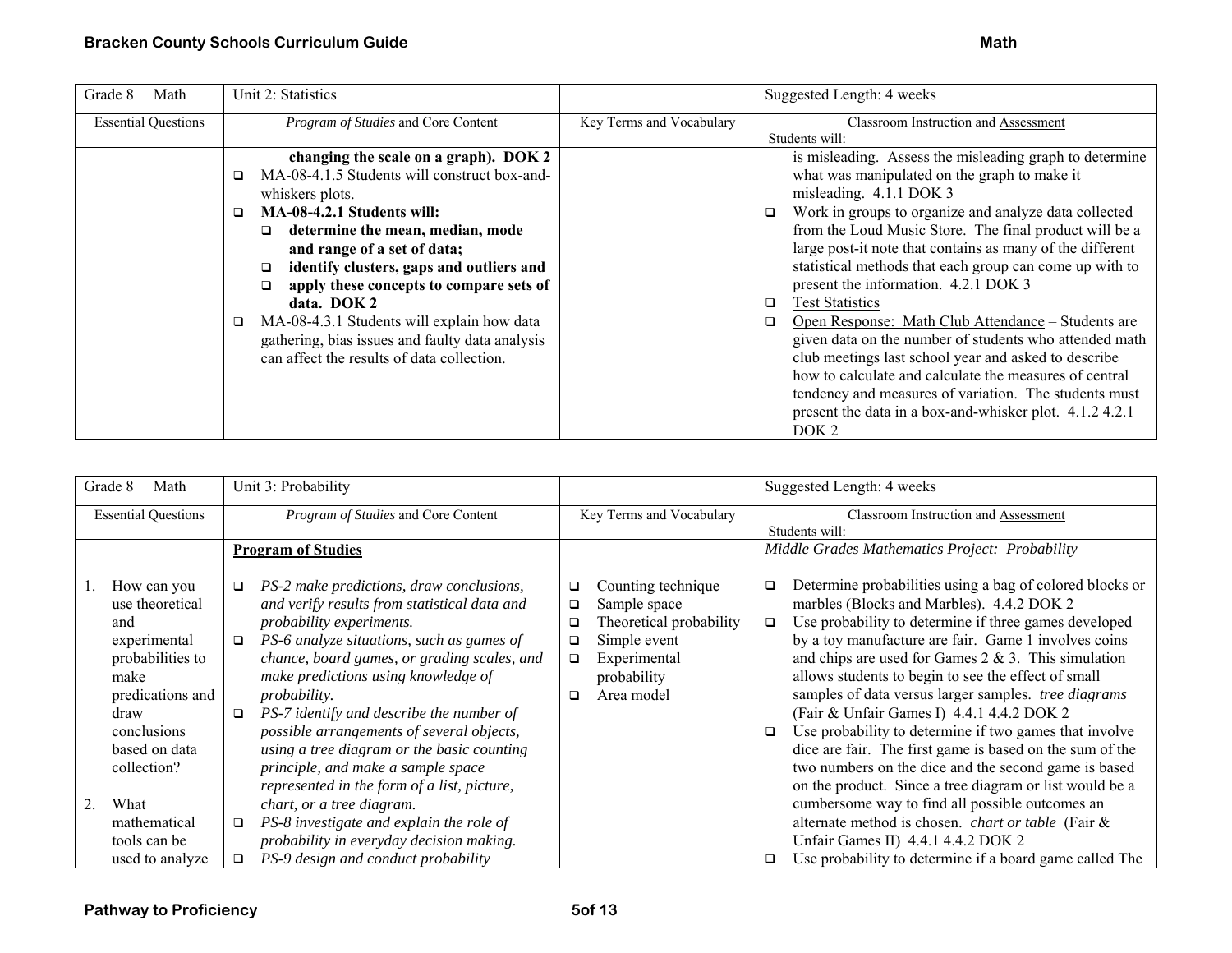| Grade 8<br>Math            | Unit 3: Probability                                                                                                                                                                                                                                                                                                                                                                                                                                                                                                                                                                                                                                                                                                                                                                  |                          | Suggested Length: 4 weeks                                                                                                                                                                                                                                                                                                                                                                                                                                                                                                                                                                                                                                                                                                                                                                                                                                                                                                                                                                                                                                                                                                                                                              |
|----------------------------|--------------------------------------------------------------------------------------------------------------------------------------------------------------------------------------------------------------------------------------------------------------------------------------------------------------------------------------------------------------------------------------------------------------------------------------------------------------------------------------------------------------------------------------------------------------------------------------------------------------------------------------------------------------------------------------------------------------------------------------------------------------------------------------|--------------------------|----------------------------------------------------------------------------------------------------------------------------------------------------------------------------------------------------------------------------------------------------------------------------------------------------------------------------------------------------------------------------------------------------------------------------------------------------------------------------------------------------------------------------------------------------------------------------------------------------------------------------------------------------------------------------------------------------------------------------------------------------------------------------------------------------------------------------------------------------------------------------------------------------------------------------------------------------------------------------------------------------------------------------------------------------------------------------------------------------------------------------------------------------------------------------------------|
| <b>Essential Questions</b> | Program of Studies and Core Content                                                                                                                                                                                                                                                                                                                                                                                                                                                                                                                                                                                                                                                                                                                                                  | Key Terms and Vocabulary | Classroom Instruction and Assessment<br>Students will:                                                                                                                                                                                                                                                                                                                                                                                                                                                                                                                                                                                                                                                                                                                                                                                                                                                                                                                                                                                                                                                                                                                                 |
| games of<br>chance?        | experiments and interpret the results.<br>PS-10 explore concepts of randomness and<br>$\Box$<br>independent events.<br>PS-11 determine theoretical (mathematical)<br>$\Box$<br>probabilities, compare that to experimental<br>results, and explain reasons why there might<br>be differences (e.g., express probability as a<br>ratio, decimal, percent as appropriate for a<br>given situation).                                                                                                                                                                                                                                                                                                                                                                                    |                          | Hare & The Tortoise is fair, and determine probabilities<br>of various circles (spinners) that are partitioned into<br>parts and labeled A, B, C, D, etc. tree diagrams and<br>dividing area into equal sections Fair & Unfair Games<br>III 4.4.2 DOK 2<br>Survey classmates on a specific topic (favorite sport,<br>$\Box$<br>favorite lunch, etc.) and use the information to make<br>predictions. This is the first time students have been<br>exposed to situations in which there is no theoretical<br>probability. They will need to gather their experimental<br>data carefully. (Surveys) 4.4.2 DOK 2                                                                                                                                                                                                                                                                                                                                                                                                                                                                                                                                                                          |
|                            | <b>Core Content</b><br>MA-08-4.4.1 Students will apply counting<br>□<br>techniques to determine the size of a<br>sample space for real-world or<br>mathematical situation. DOK 2<br>MA-08-4.4.2 Students will:<br>$\Box$<br>determine theoretical probabilities of<br>simple events, including compound<br>events (e.g. dependent, independent);<br>determine probabilities based on the<br>results of an experiment and<br>make inferences from probability data.<br>DOK <sub>3</sub><br>MA-08-4.4.3 Students will tabulate<br>$\Box$<br>experimental results from simulations and<br>explain how theoretical and experimental<br>probabilities are related.<br>MA-08-4.4.4 Students will determine<br>$\Box$<br>theoretical probabilities and represent them<br>using area models. |                          | Use probability to determine which room at the end of a<br>$\Box$<br>maze is most likely to be entered and which<br>arrangement of hats and marbles will yield a high<br>probability of drawing a specified colored marble from a<br>hat. (Area Models) 4.4.2 DOK 2<br>Use probability to determine the expected value<br>$\Box$<br>involving a basketball free throw shooter in a one-and-<br>one situation. area model and tree diagram<br>(Exp.Value) 4.4.2 DOK 2<br>Explore binomial probabilities using the Smith Families<br>$\Box$<br>of Smithville all of which have 5 children. Students will<br>generate some example families and then complete a list<br>of all possible families. <i>organized list</i> (Smith. Families)<br>4.4.2 DOK 2<br>Extend the Smithville Families problem to include the<br>$\Box$<br>World Series problem and use data collected from<br>earlier in the unit to fill in the first few rows of Pascal's<br>Triangle and the observe patterns to complete the<br>triangle. Students will solve probability problems by<br>taking data from the appropriate row of the triangle.<br>(Pascal's Triangle) 4.4.2 DOK 2<br>Test: Probability<br>$\Box$ |
|                            |                                                                                                                                                                                                                                                                                                                                                                                                                                                                                                                                                                                                                                                                                                                                                                                      |                          | Open Response Spinners<br>$\Box$<br>Open Response It's Not Fair! DOK 3<br>$\Box$                                                                                                                                                                                                                                                                                                                                                                                                                                                                                                                                                                                                                                                                                                                                                                                                                                                                                                                                                                                                                                                                                                       |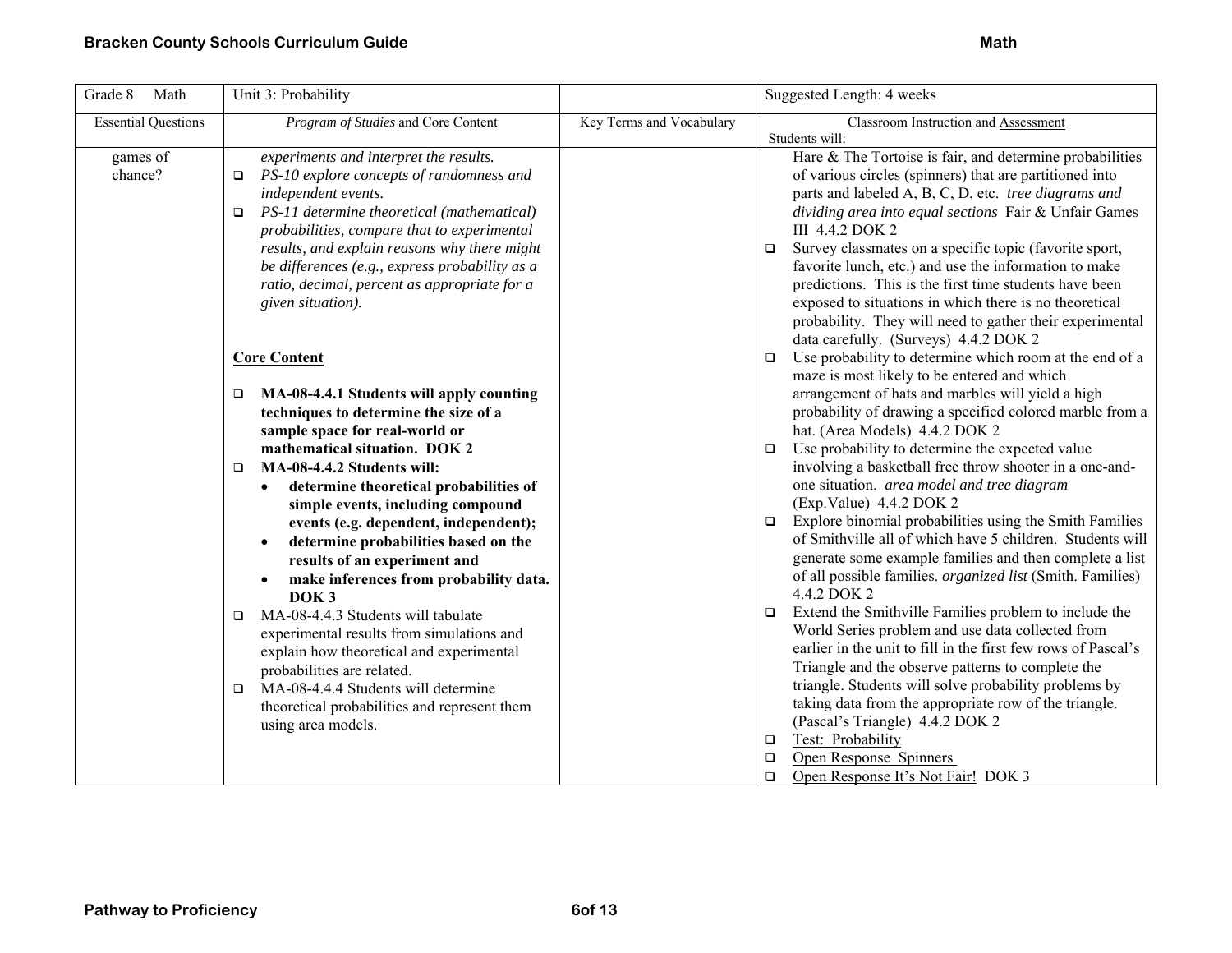| Grade 8<br>Math                                                                                                                                                            | Unit 4: Proportional Reasoning                                                                                                                                                                                                                                                                                                                                                                                                                                                                                                                               |                                                                                                                                                                                                                                                                    | Suggested Length: 6 weeks                                                                                                                                                                                                                                                                                                                                                                                                                                                                                                                                                                                                                                                                                                     |
|----------------------------------------------------------------------------------------------------------------------------------------------------------------------------|--------------------------------------------------------------------------------------------------------------------------------------------------------------------------------------------------------------------------------------------------------------------------------------------------------------------------------------------------------------------------------------------------------------------------------------------------------------------------------------------------------------------------------------------------------------|--------------------------------------------------------------------------------------------------------------------------------------------------------------------------------------------------------------------------------------------------------------------|-------------------------------------------------------------------------------------------------------------------------------------------------------------------------------------------------------------------------------------------------------------------------------------------------------------------------------------------------------------------------------------------------------------------------------------------------------------------------------------------------------------------------------------------------------------------------------------------------------------------------------------------------------------------------------------------------------------------------------|
| <b>Essential Questions</b>                                                                                                                                                 | Program of Studies and Core Content                                                                                                                                                                                                                                                                                                                                                                                                                                                                                                                          | Key Terms and Vocabulary                                                                                                                                                                                                                                           | Classroom Instruction and Assessment<br>Student will:                                                                                                                                                                                                                                                                                                                                                                                                                                                                                                                                                                                                                                                                         |
|                                                                                                                                                                            | <b>Program of Studies</b>                                                                                                                                                                                                                                                                                                                                                                                                                                                                                                                                    |                                                                                                                                                                                                                                                                    |                                                                                                                                                                                                                                                                                                                                                                                                                                                                                                                                                                                                                                                                                                                               |
| Compare ratios<br>1.<br>and rates.<br>2.<br>What is rate of<br>change and how<br>do you<br>determine it?<br>3.<br>How are<br>corresponding<br>parts of similar<br>polygons | $\Box$ NC-1 use percents, decimals, integers, and<br>fractions (include percents less than 1).<br>$\Box$ NC-2 use percentages and proportions in<br>consumer applications (e.g., simple interest,<br>percentages of increase or decrease,<br>discounts, unit pricing, sale prices).<br>GM-2 derive and use formulas for various<br>$\Box$<br>rates (e.g., distance/time, miles per hour).<br>GM-4 develop and apply proportionality and<br>$\Box$<br>relationships between scale models and<br>actual figures<br>GM-5 investigate transformations'<br>$\Box$ | Ratio<br>$\Box$<br>Unit pricing<br>$\Box$<br>Rate of change<br>$\Box$<br>Proportion<br>$\Box$<br>$\Box$<br>Similar figures<br>Scale drawing<br>$\Box$<br>Dilation<br>$\Box$<br>Percent<br>$\Box$<br>Percent of increase<br>$\Box$<br>Percent of decrease<br>$\Box$ | Give examples of ratios and rates that apply to their own<br>lives. 1.4.1 DOK 2<br>Explain in writing how to find the rate of change when<br>$\Box$<br>given a graph or table. 1.4.1 DOK 3<br>Find the slope of a line given a graph of the line.<br>$\Box$<br>Students have trouble grasping the concept of slope and<br>most are amazed that you can find the slope of the line<br>using any two points on the line and that your starting<br>point is not important. Students will extend their<br>knowledge of slope in order to find the slope of a line<br>that is given in table form. 1.4.1 DOK 3<br>Using cut outs of similar polygons, students will<br>$\Box$                                                      |
| related?<br>4.<br>What<br>relationships<br>can be drawn<br>between<br>fractions,<br>decimals, and<br>percents?<br>5.<br>How can the                                        | congruence, proportionality, and similarity<br>(e.g., enlargements, reductions, proportional<br>triangles) in a coordinate plane.<br>A-10 graph linear functions in a four<br>$\Box$<br>quadrant (Cartesian) system/grid and<br>interpret the results.<br>A-11 determine the slope and equation of a<br>$\Box$<br>line by analyzing the line (e.g., $Y = mx + b$ ; m<br>is rise/run, $b$ is $y$ - intercept).                                                                                                                                                |                                                                                                                                                                                                                                                                    | measure the angles and sides of each polygon and<br>compare their results in order to determine how<br>corresponding parts of similar polygons are related.<br>3.1.4 DOK 3<br>Measure a room and make a scale drawing of its<br>$\Box$<br>contents. 3.1.4 DOK 4<br>Use shadow reckoning to determine the height of a<br>$\Box$<br>flagpole. (utility pole, building, etc.) 3.1.4 DOK 3<br>Use Morris, Boris and Doris activity to practice<br>$\Box$<br>dilations. 3.2.2 DOK 3<br>Open Response: Labor Charges DOK 3<br>$\Box$                                                                                                                                                                                                |
| rate and amount<br>of time affect<br>the interest<br>return/paid on<br>an<br>investment/debt<br>$\gamma$                                                                   | <b>Core Content</b><br>MA-08-1.4.1 Students will apply ratios and<br>□<br>proportional reasoning to solve real-world<br>problems (e.g., percents, constant rate of<br>change, unit pricing, percent of increase or<br>decrease). DOK 3<br>MA-08-3.1.4 Students will:<br>$\Box$<br>provide examples of congruent and<br>$\Box$<br>similar figures;<br>apply congruent and similar figures to<br>$\Box$<br>solve real-world and mathematical<br>problems and<br>apply proportional reasoning to solve<br>$\Box$                                                |                                                                                                                                                                                                                                                                    | Test: Proportions, Algebra, and Geometry<br>$\Box$<br>Use models (shaded squares) to identify the fraction that<br>$\Box$<br>is shaded. Then write each fraction as a decimal, and<br>then convert each decimal to a percent. 1.4.1 DOK 2<br>Use 10 x 10 squares to model fractions, decimals, and<br>$\Box$<br>percents. Students will be given a number in one of the<br>three forms and must find the two missing forms and<br>shade in the appropriate number of squares. 1.4.1 DOK<br>Solve word problems using the percent proportion and<br>$\Box$<br>the percent equation. 1.4.1 DOK 2<br>Determine percent of increase or decrease of various<br>$\Box$<br>items. Gasoline prices, school lunch prices, stocks, etc. |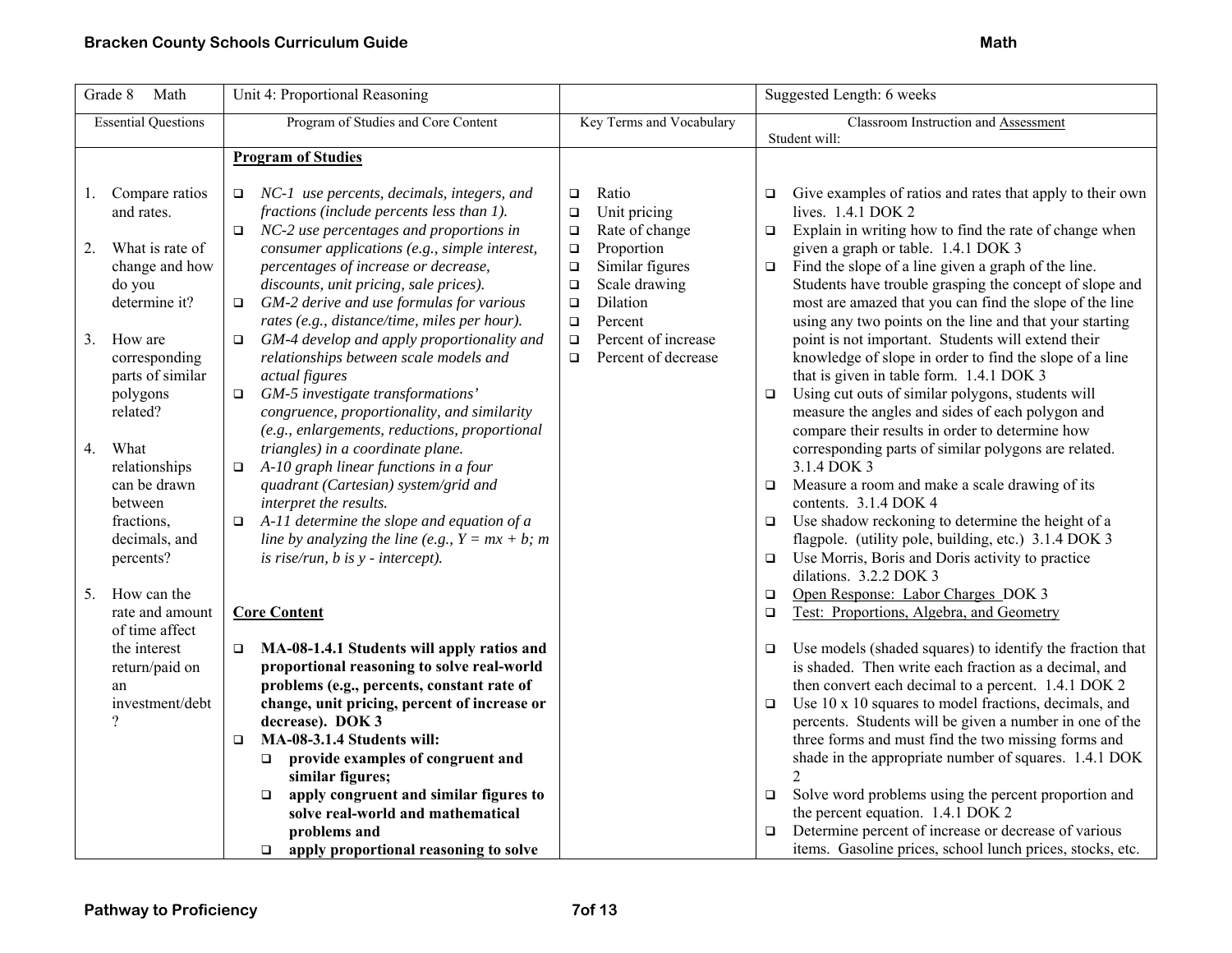| Grade 8<br>Math            | Unit 4: Proportional Reasoning                 |                          | Suggested Length: 6 weeks                                    |
|----------------------------|------------------------------------------------|--------------------------|--------------------------------------------------------------|
| <b>Essential Questions</b> | Program of Studies and Core Content            | Key Terms and Vocabulary | Classroom Instruction and Assessment                         |
|                            |                                                |                          | Student will:                                                |
|                            | problems involving scale drawings and          |                          | 1.4.1 DOK 3                                                  |
|                            | proportional figures. DOK 3                    |                          | Determine the investment differences of a CD and a<br>$\Box$ |
|                            | MA-08-3.2.2 Students will transform            |                          | regular savings account. Students will look at various       |
|                            | (translations, reflections, and dilations with |                          | amounts, rates, and times. Students will write a             |
|                            | the center of dilation at the origin) figures  |                          | paragraph describing how amount, rate, and time affect       |
|                            | in a coordinate plane and determine the        |                          | interest. $1.4.1$ DOK 3                                      |
|                            | new coordinates of the shape after the         |                          | Open Response: Camping Equipment Prices DOK 3                |
|                            | transformation. DOK 2                          |                          | Test: Percent<br>◻                                           |
|                            | MA-08-3.3.1 Students will identify and<br>□    |                          |                                                              |
|                            | graph ordered pairs on a coordinate            |                          |                                                              |
|                            | system, correctly identifying the origin,      |                          |                                                              |
|                            | axes and ordered pairs; and will apply         |                          |                                                              |
|                            | graphing in the coordinate system to solve     |                          |                                                              |
|                            | real-world and mathematical problems.          |                          |                                                              |
|                            | DOK <sub>2</sub>                               |                          |                                                              |

| Grade 8<br>Math                                                                                               | Unit 5: Geometry and Measurement                                                                                                                                                                                                                                                                                                              |                                                                                                                                                                                     | Suggested Length: 6 weeks                                                                                                                                                                                                                                                                                                                                                                                                                         |
|---------------------------------------------------------------------------------------------------------------|-----------------------------------------------------------------------------------------------------------------------------------------------------------------------------------------------------------------------------------------------------------------------------------------------------------------------------------------------|-------------------------------------------------------------------------------------------------------------------------------------------------------------------------------------|---------------------------------------------------------------------------------------------------------------------------------------------------------------------------------------------------------------------------------------------------------------------------------------------------------------------------------------------------------------------------------------------------------------------------------------------------|
| <b>Essential Questions</b>                                                                                    | Program of Studies and Core Content                                                                                                                                                                                                                                                                                                           | Key Terms and Vocabulary                                                                                                                                                            | Classroom Instruction and Assessment                                                                                                                                                                                                                                                                                                                                                                                                              |
|                                                                                                               |                                                                                                                                                                                                                                                                                                                                               |                                                                                                                                                                                     | Student will:                                                                                                                                                                                                                                                                                                                                                                                                                                     |
|                                                                                                               | <b>Program of Studies</b>                                                                                                                                                                                                                                                                                                                     |                                                                                                                                                                                     |                                                                                                                                                                                                                                                                                                                                                                                                                                                   |
| What are<br>transformations<br>How do you<br>derive and use<br>formulas?                                      | GM-3 develop and apply formulas for volume<br>□<br>and surface area of cubes, cylinders, and<br>rectangular prisms; and investigate<br>relationships between and among them.<br>GM-4 develop and apply proportionality and<br>□<br>relationships between scale models and<br><i>actual figures.</i><br>GM-5 investigate transformations'<br>□ | Angles<br>$\Box$<br>Regular<br>$\Box$<br>Irregular<br>◻<br>Triangles<br>□<br>Quadrilaterals<br>$\Box$<br>Congruent figures<br>$\Box$<br>Rotational symmetry<br>□<br>Reflection<br>□ | Draw two parallel lines cut by a transversal and label the<br>□<br>angles formed with the numbers 1-8. Find and record<br>the measure of each angle. Color angles that have the<br>same measure. The diagram will then be used to<br>explore different types of angles. (acute, right, obtuse,<br>straight, vertical, adjacent, supplementary, alternate<br>interior, alternate exterior, and corresponding) 2.1.2<br>DOK <sub>2</sub>            |
| 3.<br>How are<br>measures and<br>characteristics<br>of three-<br>dimensional<br>shapes alike or<br>different? | congruence, proportionality, and similarity<br>(e.g., enlargements, reductions, proportional<br>triangles) in a coordinate plane.<br>GM-6 investigate counting techniques<br>$\Box$<br>through shortest paths (e.g., networks).<br>A-7 solve problems involving substitutions<br>$\Box$<br>and formulas.                                      | Translation<br>□<br>Rotation<br>$\Box$<br>Perimeter<br>□<br>Area<br>□<br>Circle<br>□<br>Circumference<br>□<br>Volume<br>□<br>Prism<br>□                                             | Investigate the relationship among the measures of the<br>□<br>angles of a triangle by exploring the sum of the angle<br>measure of various triangles. The angles can be<br>measured and then added together and/or the angles can<br>be torn off and arranged to form a straight angle. 2.1.2<br>DOK <sub>2</sub><br>Work in groups using a string to construct various types<br>□<br>of triangles and quadrilaterals. (Triangles: acute, right, |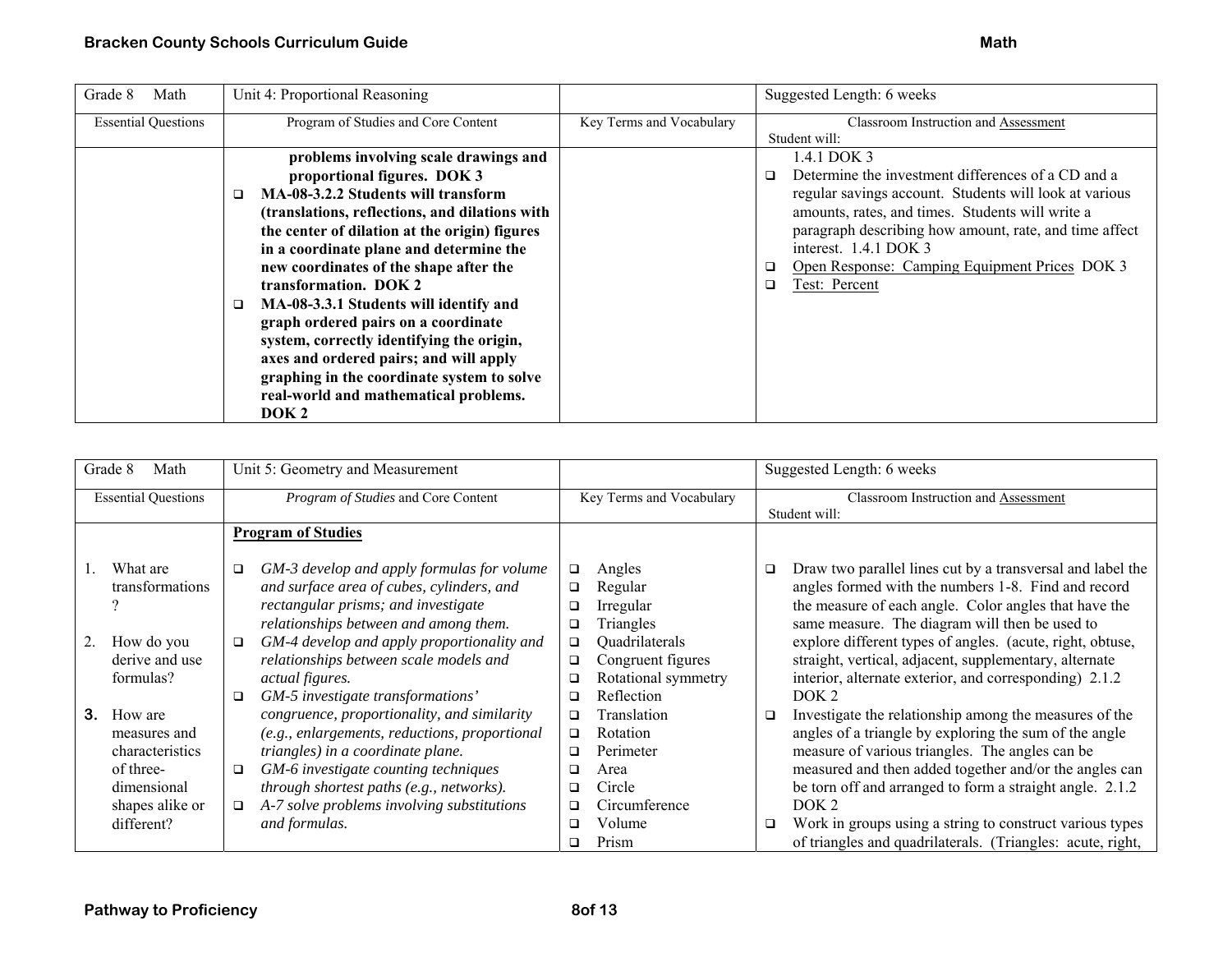| Grade 8<br>Math            | Unit 5: Geometry and Measurement                                                               |                                   | Suggested Length: 6 weeks                                                                                   |
|----------------------------|------------------------------------------------------------------------------------------------|-----------------------------------|-------------------------------------------------------------------------------------------------------------|
| <b>Essential Questions</b> | Program of Studies and Core Content                                                            | Key Terms and Vocabulary          | Classroom Instruction and Assessment                                                                        |
|                            |                                                                                                | Right rectangular prism<br>$\Box$ | Student will:<br>obtuse, scalene, isosceles, equilateral, right scalene,                                    |
|                            | <b>Core Content</b>                                                                            | Pyramid<br>$\Box$                 | right isosceles, acute scalene, acute isosceles, obtuse                                                     |
|                            |                                                                                                | Cylinder<br>$\Box$                | scalene, and obtuse isosceles) (Quadrilaterals:                                                             |
|                            | MA-08-2.1.1 Students will measure lengths<br>o.                                                | Cone<br>$\Box$                    | trapezoid, parallelogram, rectangle, rhombus, and                                                           |
|                            | (to the nearest sixteenth of an inch or the                                                    | Surface area<br>$\Box$            | square) 3.1.2 DOK 2                                                                                         |
|                            | nearest millimeter) and will determine and                                                     | Sphere<br>$\Box$                  | Investigate the relationship among the measures of the<br>$\Box$                                            |
|                            | use in real-world or mathematical<br>problems:                                                 |                                   | angles of a quadrilateral by exploring the sum of the<br>angle of various quadrilaterals. The angles can be |
|                            | area and perimeter of triangles and<br>$\bullet$                                               |                                   | measured and then added together and/or the angles can                                                      |
|                            | quadrilaterals;                                                                                |                                   | be torn off and arranged to form a circle. 3.1.2 DOK 2                                                      |
|                            | area and circumference of circles;<br>$\bullet$                                                |                                   | Use a square and an equilateral triangle to investigate<br>$\Box$                                           |
|                            | area perimeter of compound figures                                                             |                                   | the relationship between the sides in a 45°-45°-90°                                                         |
|                            | composed of triangles, quadrilaterals                                                          |                                   | triangle and a30°-60°-90° triangle. Pythagorean's                                                           |
|                            | and circles;                                                                                   |                                   | theorem will also be used to find the remaining side.                                                       |
|                            | area DOK 2                                                                                     |                                   | 2.1.4 DOK 2<br>Determine if a given figure has line symmetry by using<br>$\Box$                             |
|                            | MA-08-2.1.2 Students will estimate<br>$\Box$                                                   |                                   | tracing paper to trace the figure and then fold the paper                                                   |
|                            | measurements in standard units in real world<br>and mathematical situations.                   |                                   | to see if the two halves match. Students will also use                                                      |
|                            | MA-08-2.1.3 Students will evaluate the<br>$\Box$                                               |                                   | the tracing to determine if the figure has rotational                                                       |
|                            | measures of angles by estimation,                                                              |                                   | symmetry and if it does then they will calculate the                                                        |
|                            | measurement with a protractor or angle                                                         |                                   | $angle(s)$ of rotation.                                                                                     |
|                            | ruler and determine angle measures in                                                          |                                   | Use graph paper to graph various triangles and<br>$\Box$                                                    |
|                            | mathematical and/or real-world situations                                                      |                                   | quadrilaterals. Then use the figures to show<br>translations, reflections, and rotations. 3.2.2 DOK 2       |
|                            | (e.g., supplementary, external, vertical).<br>DOK <sub>2</sub>                                 |                                   | Test: Geometry<br>$\Box$                                                                                    |
|                            | MA-08-2.1.4 Students will apply formulas<br>$\Box$                                             |                                   |                                                                                                             |
|                            | to determine the volume of right                                                               |                                   | Look at several circular objects that are found in the<br>$\Box$                                            |
|                            | rectangular prisms in real-world problems.                                                     |                                   | classroom or at home. They will measure the diameter                                                        |
|                            | DOK <sub>2</sub>                                                                               |                                   | and/or radius and circumference with string and rulers.<br>The relationship between radius/diameter and     |
|                            | MA-08-2.1.5 Students will use formulas to<br>$\Box$                                            |                                   | circumference/diameter or radius will be discovered                                                         |
|                            | find surface area of right rectangular prisms in                                               |                                   | based on measurements. 2.1.1 DOK 3                                                                          |
|                            | real world and mathematical problems.<br>MA-08-3.2.1 Students will describe, provide<br>$\Box$ |                                   | Practice finding the perimeter or circumference and area<br>$\Box$                                          |
|                            | examples of and apply to real world and                                                        |                                   | of various polygons and circles by working in groups                                                        |
|                            | mathematical problems rotational symmetry                                                      |                                   | with a packet of shapes. Each student will identify the                                                     |
|                            | $(90^{\circ}, 180^{\circ}, 360^{\circ})$ .                                                     |                                   | shape, sketch and label the necessary dimensions, find                                                      |
|                            | MA-08-2.2.1 Students will convert units<br>$\Box$                                              |                                   | the perimeter or circumference and find the area. 2.1.1                                                     |
|                            | within the same measurement system and                                                         |                                   | DOK <sub>3</sub><br>$\Box$ Use common area formulas that have been discovered                               |
|                            | use these units to solve real-world                                                            |                                   |                                                                                                             |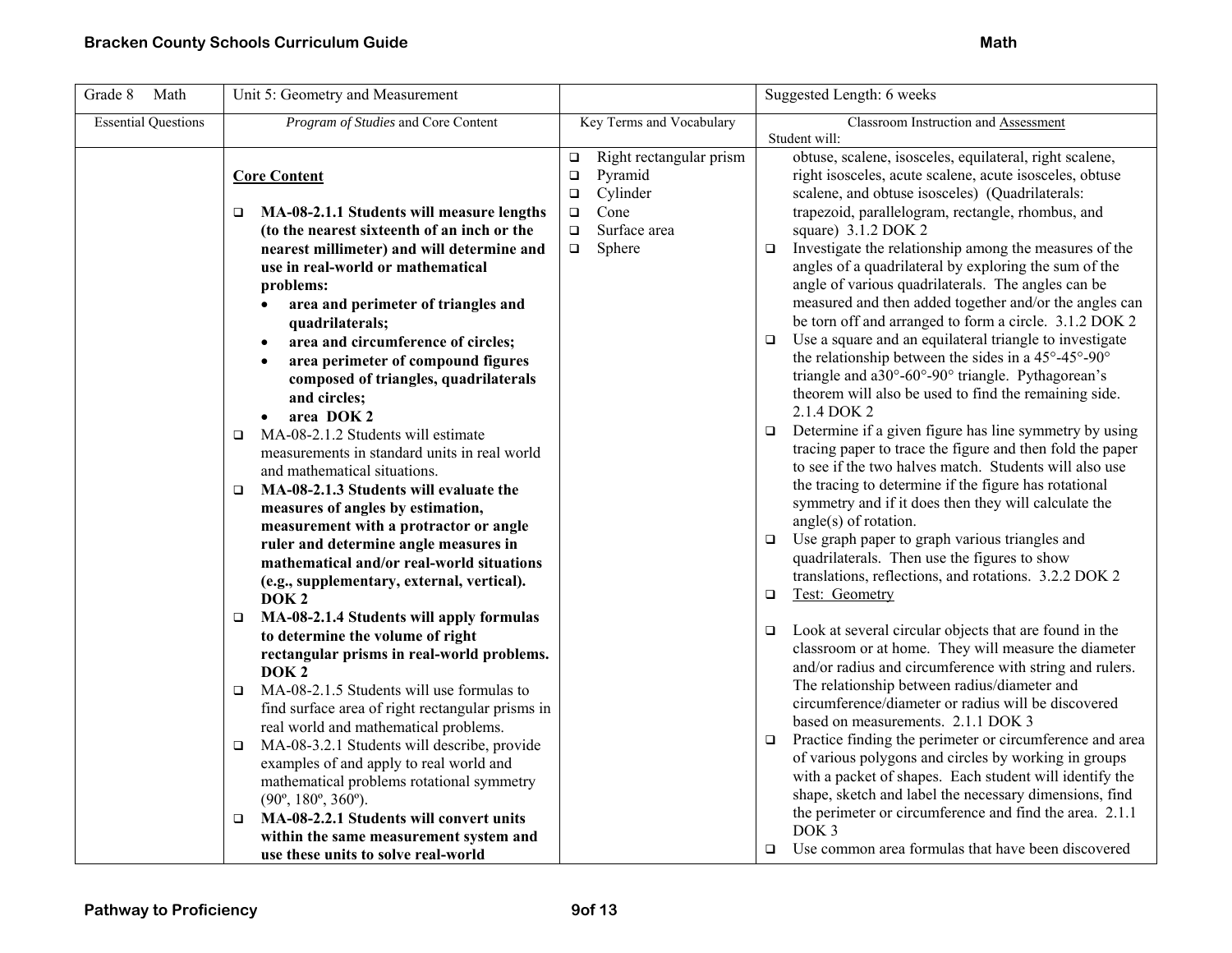| Unit 5: Geometry and Measurement                                                                                                                                                                                                                                                                                                                                                                                                                                                                                                                                                                                                                                                                                                                                                                                                                                                                                                                                                                                                                                                                                                                                                                                                                                                                                                                                                                                                                                                                                                  |                                               | Suggested Length: 6 weeks                                                                                                                                                                                                                                                                                                                                                                                                                                                                                                                                                                                                                                                                                                                                                                                                                                                                                                                                                                                                                                                                                        |
|-----------------------------------------------------------------------------------------------------------------------------------------------------------------------------------------------------------------------------------------------------------------------------------------------------------------------------------------------------------------------------------------------------------------------------------------------------------------------------------------------------------------------------------------------------------------------------------------------------------------------------------------------------------------------------------------------------------------------------------------------------------------------------------------------------------------------------------------------------------------------------------------------------------------------------------------------------------------------------------------------------------------------------------------------------------------------------------------------------------------------------------------------------------------------------------------------------------------------------------------------------------------------------------------------------------------------------------------------------------------------------------------------------------------------------------------------------------------------------------------------------------------------------------|-----------------------------------------------|------------------------------------------------------------------------------------------------------------------------------------------------------------------------------------------------------------------------------------------------------------------------------------------------------------------------------------------------------------------------------------------------------------------------------------------------------------------------------------------------------------------------------------------------------------------------------------------------------------------------------------------------------------------------------------------------------------------------------------------------------------------------------------------------------------------------------------------------------------------------------------------------------------------------------------------------------------------------------------------------------------------------------------------------------------------------------------------------------------------|
| Program of Studies and Core Content                                                                                                                                                                                                                                                                                                                                                                                                                                                                                                                                                                                                                                                                                                                                                                                                                                                                                                                                                                                                                                                                                                                                                                                                                                                                                                                                                                                                                                                                                               | Key Terms and Vocabulary                      | Classroom Instruction and Assessment                                                                                                                                                                                                                                                                                                                                                                                                                                                                                                                                                                                                                                                                                                                                                                                                                                                                                                                                                                                                                                                                             |
| problems. DOK 2<br>MA-08-3.1.1 Students will describe and<br>$\Box$<br>provide examples of, basic geometric<br>elements that include points, segments, rays,<br>lines, angles and planes, and will use these<br>elements in real-world and mathematical<br>problems.<br>MA-08-3.1.2 Students will identify and<br>$\Box$<br>compare properties of two-dimensional<br>figures (circles, triangles [acute, right,<br>obtuse, scalene, isosceles, equilateral],<br>quadrilaterals [square, rectangle, rhombus,<br>parallelogram, trapezoid],<br>regular/irregular polygons) and will apply<br>these properties and figures to solve real-<br>world and mathematical problems. DOK 2<br>MA-08-3.1.3 Students will compare<br>$\Box$<br>properties of three-dimensional figures<br>(spheres, cones, cylinders, prisms,<br>pyramids) and will apply these properties<br>and figures to solve real-world and<br>mathematical problems. DOK 2<br>MA-08-3.1.4 Students will:<br>$\Box$<br>provide examples of congruent and<br>$\Box$<br>similar figures;<br>apply congruent and similar figures to<br>$\Box$<br>solve real-world and mathematical<br>problems and<br>apply proportional reasoning to solve<br>$\Box$<br>problems involving scale drawings and<br>proportional figures. DOK 3<br>MA-08-3.2.1 Students will describe, provide<br>$\Box$<br>examples of and apply to real world and<br>mathematical situations rotational symmetry<br>$(90^{\circ}, 180^{\circ}, 360^{\circ})$ .<br>MA-08-3.2.2 Students will transform<br>□ |                                               | Student will:<br>during the unit to find the area of complex figures.<br>Some of the complex figures are made up of two or<br>more shapes added together and some are made up of<br>shapes that will need to be subtracted. 2.1.1 DOK 3<br>$\Box$ Look at models of solids and identify the solid by name,<br>and determine the number of faces, vertices, and edges.<br>3.1.3 DOK 2<br>Investigate the relationship between the volume of a<br>$\Box$<br>pyramid and the volume of a prism with the same base<br>area and height. 2.1.3 DOK 2<br>Find the surface area of a rectangular prism by first<br>$\Box$<br>sketching a two-dimensional pattern of the solid and<br>labeling all of its dimensions. Then students will find<br>the area of each piece and then add the areas together to<br>get the surface area. This same process will be extended<br>to include triangular prisms, cylinders, square pyramids,<br>triangular pyramids, and cones. 2.1.3<br>Test: Measuring Area and Volume<br>$\Box$<br>Open Response: Alex's Garden DOK 3<br>$\Box$<br>$\Box$<br>Open Response: Kid City Park_DOK 3 |
| the center of dilation at the origin) figures<br>in a coordinate plane and determine the                                                                                                                                                                                                                                                                                                                                                                                                                                                                                                                                                                                                                                                                                                                                                                                                                                                                                                                                                                                                                                                                                                                                                                                                                                                                                                                                                                                                                                          |                                               |                                                                                                                                                                                                                                                                                                                                                                                                                                                                                                                                                                                                                                                                                                                                                                                                                                                                                                                                                                                                                                                                                                                  |
|                                                                                                                                                                                                                                                                                                                                                                                                                                                                                                                                                                                                                                                                                                                                                                                                                                                                                                                                                                                                                                                                                                                                                                                                                                                                                                                                                                                                                                                                                                                                   | (translations, reflections and dilations with |                                                                                                                                                                                                                                                                                                                                                                                                                                                                                                                                                                                                                                                                                                                                                                                                                                                                                                                                                                                                                                                                                                                  |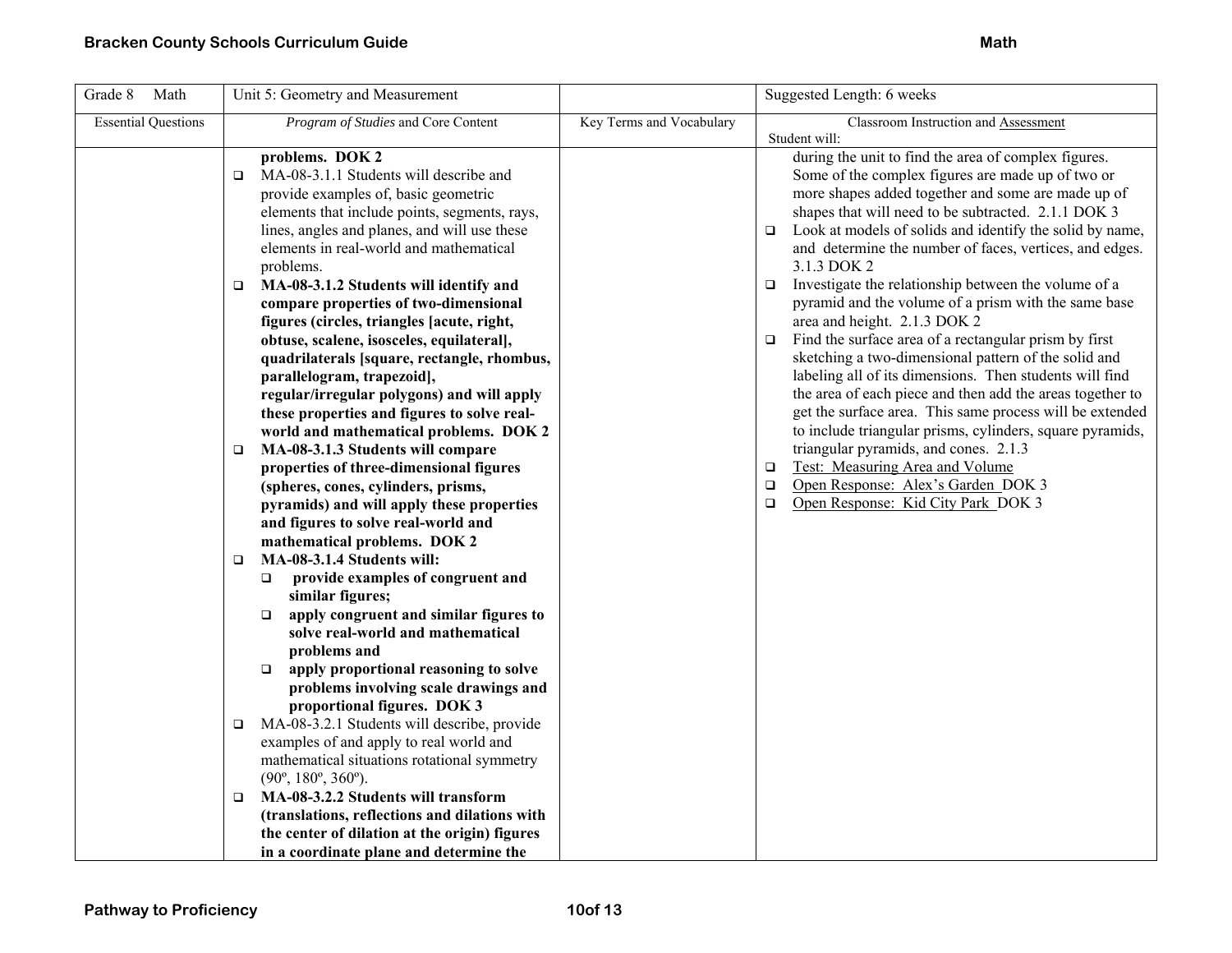| Grade 8<br>Math            | Unit 5: Geometry and Measurement                                                                                                                                                                         |                          | Suggested Length: 6 weeks            |
|----------------------------|----------------------------------------------------------------------------------------------------------------------------------------------------------------------------------------------------------|--------------------------|--------------------------------------|
| <b>Essential Questions</b> | <i>Program of Studies</i> and Core Content                                                                                                                                                               | Key Terms and Vocabulary | Classroom Instruction and Assessment |
|                            |                                                                                                                                                                                                          |                          | Student will:                        |
|                            | new coordinates of the shape after the<br>transformation. DOK 2<br>MA-08-3.2.3 Students will identify rotations<br>(clockwise or counterclockwise) of figures<br>about the origin in a coordinate plane. |                          |                                      |

| Grade 8                                                                                                                  | Math | Unit 6: Algebra: Linear and Nonlinear Functions                                                                                                                                                                                                                                                                                                                                                                                                                                                                                                                                                                                                                                                                                                                                                                                                                                                                                                                                                                                                                                                                                                        |                                                                                                                                                                                                                                                                                                                                                                                                                                     | Suggested Length: 8 weeks                                                                                                                                                                                                                                                                                                                                                                                                                                                                                                                                                                                                                                                                                                                                                                                                                                                                                                                                                                                                                                                                                                                                                                                                                                                                     |
|--------------------------------------------------------------------------------------------------------------------------|------|--------------------------------------------------------------------------------------------------------------------------------------------------------------------------------------------------------------------------------------------------------------------------------------------------------------------------------------------------------------------------------------------------------------------------------------------------------------------------------------------------------------------------------------------------------------------------------------------------------------------------------------------------------------------------------------------------------------------------------------------------------------------------------------------------------------------------------------------------------------------------------------------------------------------------------------------------------------------------------------------------------------------------------------------------------------------------------------------------------------------------------------------------------|-------------------------------------------------------------------------------------------------------------------------------------------------------------------------------------------------------------------------------------------------------------------------------------------------------------------------------------------------------------------------------------------------------------------------------------|-----------------------------------------------------------------------------------------------------------------------------------------------------------------------------------------------------------------------------------------------------------------------------------------------------------------------------------------------------------------------------------------------------------------------------------------------------------------------------------------------------------------------------------------------------------------------------------------------------------------------------------------------------------------------------------------------------------------------------------------------------------------------------------------------------------------------------------------------------------------------------------------------------------------------------------------------------------------------------------------------------------------------------------------------------------------------------------------------------------------------------------------------------------------------------------------------------------------------------------------------------------------------------------------------|
| <b>Essential Questions</b>                                                                                               |      | Program of Studies and Core Content                                                                                                                                                                                                                                                                                                                                                                                                                                                                                                                                                                                                                                                                                                                                                                                                                                                                                                                                                                                                                                                                                                                    | Key Terms and Vocabulary                                                                                                                                                                                                                                                                                                                                                                                                            | Classroom Instruction and Assessment<br>Student will:                                                                                                                                                                                                                                                                                                                                                                                                                                                                                                                                                                                                                                                                                                                                                                                                                                                                                                                                                                                                                                                                                                                                                                                                                                         |
|                                                                                                                          |      | <b>Program of Studies</b>                                                                                                                                                                                                                                                                                                                                                                                                                                                                                                                                                                                                                                                                                                                                                                                                                                                                                                                                                                                                                                                                                                                              |                                                                                                                                                                                                                                                                                                                                                                                                                                     |                                                                                                                                                                                                                                                                                                                                                                                                                                                                                                                                                                                                                                                                                                                                                                                                                                                                                                                                                                                                                                                                                                                                                                                                                                                                                               |
| What is a<br>1.<br>function?<br>2.<br>How can I tell<br>the difference<br>between a linear<br>and nonlinear<br>function? |      | PS-1 collect, organize, analyze, and interpret<br>$\Box$<br>data in a variety of graphical methods (e.g.,<br>circle graphs, scatter plots, box and whisker<br>plots, histograms).<br>A-1 recognize, create, and continue patterns<br>$\Box$<br>(generalize the pattern by giving the rule for<br>the nth term and defend the generalization).<br>A-2 represent, interpret, and describe<br>$\Box$<br>functional relationships through tables,<br>graphs, and symbolic rules (input/output).<br>A-3 explain how change in one variable<br>$\Box$<br>affects change in another variable (e.g., in<br>distance equals rate times time, increasing<br>time, increases distance).<br>A-4 use a variety of methods and<br>$\Box$<br>representations to create and solve one- and<br>two-variable linear equations that require two<br>steps.<br>A-5 simplify algebraic expressions.<br>❏<br>A-6 investigate inequalities using a variety of<br>□<br>methods and representations.<br>A-8 organize data into tables, plot points onto<br>❏<br>all four quadrants of a coordinate (Cartesian)<br>system/grid, interpret resulting patterns or<br><i>trends.</i> | One-step equation<br>$\Box$<br>Two-step equation<br>$\Box$<br>One-step inequality<br>$\Box$<br>Two-step inequality<br>$\Box$<br>Function<br>$\Box$<br><b>Function table</b><br>$\Box$<br>Independent variable<br>$\Box$<br>Dependent variable<br>$\Box$<br>Linear function<br>$\Box$<br>System of equations<br>$\Box$<br>Nonlinear function<br>$\Box$<br>Quadratic function<br>$\Box$<br>Monomial<br>$\Box$<br>Polynomial<br>$\Box$ | Model and solve one-step equations using algebra tiles.<br>$\Box$<br>5.3.1 DOK 2<br>Investigate with algebra tiles to rewrite algebraic<br>$\Box$<br>expressions like $2(x + 3)$ . 5.2.1 DOK 2<br>Manipulate and investigate with algebra tiles in order to<br>□<br>solve two-step equations. 5.3.1 DOK 2<br>Use algebra tiles to solve equations that have variables<br>$\Box$<br>on each side of the equation. 5.3.1 DOK 2<br>Write 5 algebraic expressions or sentences using 5<br>$\Box$<br>different verbs. Then have another student read and<br>identify the sentences as an expression, equation, or<br>inequality. If the sentence is an equation or inequality,<br>then solve the equation or inequality and check the<br>solution. 5.3.1 DOK 3<br><b>Test Equation and Inequalities</b><br>▫<br>Use Pattern Blocks to construct pattern trains to<br>▫<br>investigate relationships between train number,<br>perimeter, and area. Students will begin to generalize<br>for a train n polygons long in order to determine the<br>perimeter and area. 5.1.1<br>Use Square Tiles to construct four figures in a series.<br>$\Box$<br>After looking at the number of tiles needed to construct<br>the first four figures, students will generalize a rule for<br>the nth figure. 5.1.1 |
|                                                                                                                          |      | A-9 interpret and explain relationships<br>□                                                                                                                                                                                                                                                                                                                                                                                                                                                                                                                                                                                                                                                                                                                                                                                                                                                                                                                                                                                                                                                                                                           |                                                                                                                                                                                                                                                                                                                                                                                                                                     | Open Response: Block Figures 5.1.2 DOK 2<br>$\Box$                                                                                                                                                                                                                                                                                                                                                                                                                                                                                                                                                                                                                                                                                                                                                                                                                                                                                                                                                                                                                                                                                                                                                                                                                                            |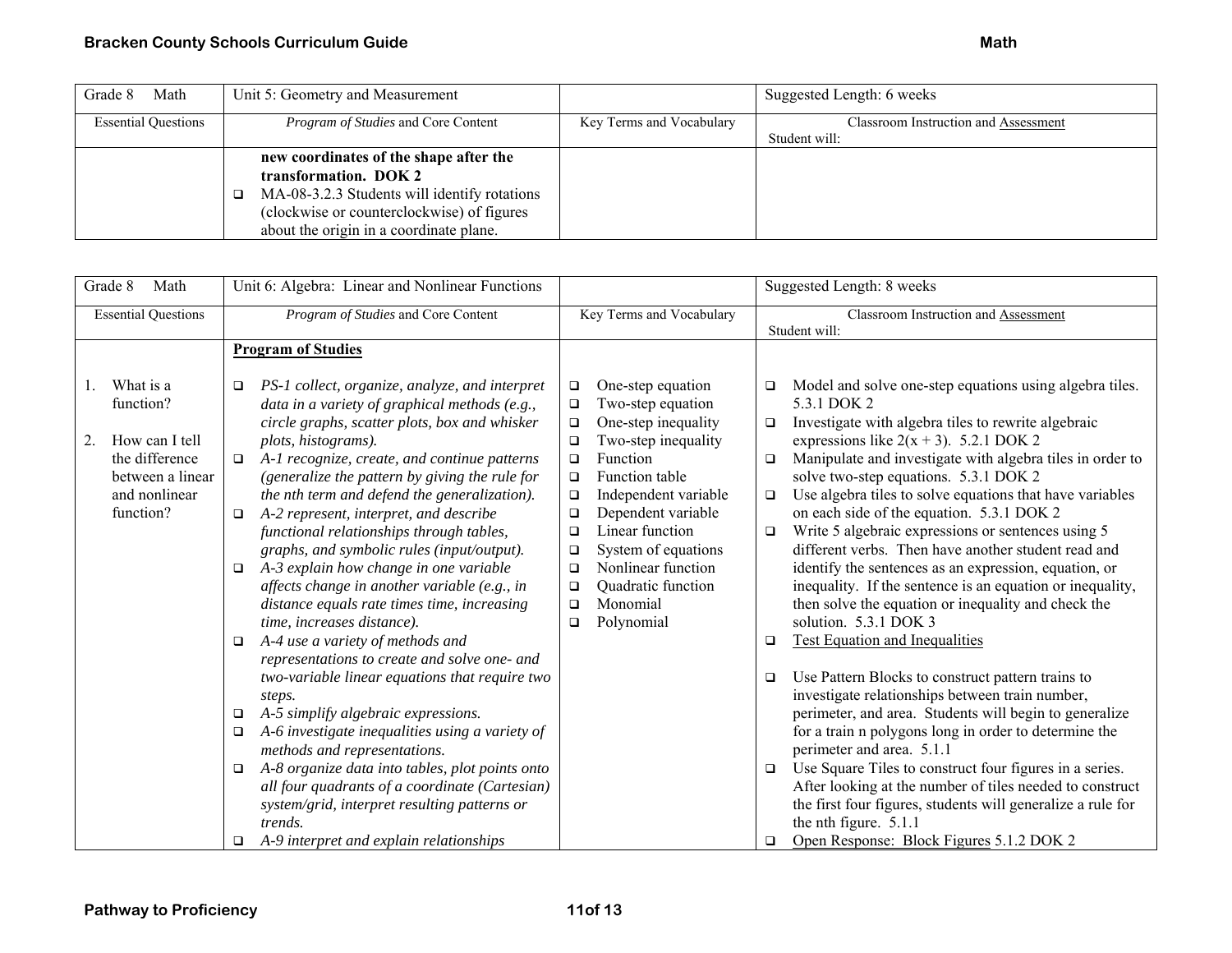| Grade 8<br>Math            | Unit 6: Algebra: Linear and Nonlinear Functions                                         |                          | Suggested Length: 8 weeks                                                                                                |
|----------------------------|-----------------------------------------------------------------------------------------|--------------------------|--------------------------------------------------------------------------------------------------------------------------|
| <b>Essential Questions</b> | Program of Studies and Core Content                                                     | Key Terms and Vocabulary | Classroom Instruction and Assessment                                                                                     |
|                            |                                                                                         |                          | Student will:                                                                                                            |
|                            | between tables, graphs, verbal rules, and                                               |                          | Open Response: The Exercise Schedule 5.1.2 DOK 2<br>$\Box$                                                               |
|                            | equations.                                                                              |                          | Graph three given points, find the equation for the<br>$\Box$<br>function, and give two more ordered pairs that would be |
|                            | A-10 graph linear functions in a four<br>$\Box$<br>quadrant (Cartesian) system/grid and |                          | solutions for the function. 5.1.2 DOK 2                                                                                  |
|                            | interpret the results.                                                                  |                          | Graph a function given in $y = mx + b$ form by finding<br>$\Box$                                                         |
|                            |                                                                                         |                          | three points that are solutions of the equation. 5.1.2                                                                   |
|                            |                                                                                         |                          | DOK <sub>2</sub>                                                                                                         |
|                            | <b>Core Content</b>                                                                     |                          | Investigate a relationship between the number of<br>$\Box$                                                               |
|                            |                                                                                         |                          | pennies in a cup and how far the cup will stretch a                                                                      |
|                            | MA-08-3.3.1 Students will identify and<br>$\Box$                                        |                          | rubber band. Graphing Relationships. 5.1.3 DOK 2                                                                         |
|                            | graph ordered pairs on a coordinate                                                     |                          | $\Box$ Graph a function in y = mx + b form using the y-                                                                  |
|                            | system, correctly identifying the origin,                                               |                          | intercept and slope. 5.1.2 DOK 2                                                                                         |
|                            | axes and ordered pairs; and will apply                                                  |                          | Graph linear equation (one in y=mx+b form and the<br>$\Box$                                                              |
|                            | graphing in the coordinate system to solve                                              |                          | other in $ac + by = c$ form) using each of three techniques.                                                             |
|                            | real-world and mathematical problems.                                                   |                          | Table of values, slope/intercept, and x and y intercept.                                                                 |
|                            | DOK <sub>2</sub>                                                                        |                          | Students must defend which technique is best/easiest for                                                                 |
|                            | MA-08-4.1.1 Students will analyze and<br>$\Box$                                         |                          | each form. 5.1.2 DOK 3                                                                                                   |
|                            | make inferences from data displays                                                      |                          | Work with a partner to collect data on their height in<br>$\Box$                                                         |
|                            | (drawings, tables/charts, pictographs, bar                                              |                          | inches and their arm span in inches. These                                                                               |
|                            | graphs, circle graphs, line plots, Venn                                                 |                          | measurements will be written as ordered pairs (height,                                                                   |
|                            | diagrams, line graphs, stem-and-leaf plots,                                             |                          | arm span) on the chalkboard. Students will then graph                                                                    |
|                            | scatter plots, histograms, box-and-whiskers                                             |                          | each ordered pair and examine the graph to see if a                                                                      |
|                            | plots). DOK 3                                                                           |                          | relationship exists. This activity will be extended so                                                                   |
|                            | MA-08-5.1.1 Students will use variables to<br>$\Box$                                    |                          | that students will be able to analyze various types of                                                                   |
|                            | describe numerical patterns based on                                                    |                          | scatter plots and decide the trend, if any, which relates<br>to each scatter plot. Then write a real world model that    |
|                            | arithmetic sequences in real world and                                                  |                          | could be represented by each plot. 3.3.1 4.1.1 DOK 3                                                                     |
|                            | mathematical situations (i.e. $f(N)=2N+3$ ).<br>MA-08-5.1.2 Students will represent,    |                          | Use student desk to designate a set near the middle as<br>$\Box$                                                         |
|                            | $\Box$<br>analyze and generalize simple first and                                       |                          | $(0,0)$ . Each student will then identify his/her coordinate                                                             |
|                            | second degree functional relationship using                                             |                          | in relation to the seat $(0,0)$ . Then give the following                                                                |
|                            | tables, graphs, words and algebraic                                                     |                          | equations A) $x + y = 3$ , B) $x - y = 1$ . Ask students to                                                              |
|                            | notations and will apply the first degree                                               |                          | stand if his/her seat is a solution to equation A. Point                                                                 |
|                            | relationship to solve real-world and                                                    |                          | out that these students form a straight line. Then ask                                                                   |
|                            | mathematical problems. DOK 2                                                            |                          | students to stand if their seat is a solution to equation B.                                                             |
|                            | MA-08-5.1.5 Students will explain how the<br>□                                          |                          | Again a straight line. How many students stood up both                                                                   |
|                            | change in one variable affects the change in                                            |                          | times? ONE Two lines intersect at one point, and this                                                                    |
|                            | another variable (e.g., if rate remains                                                 |                          | point will be the solution to the system. Equation A and                                                                 |
|                            | constant, an increase in time results in an                                             |                          | B can be changed and the activity can be repeated. 5.2.1                                                                 |
|                            | increase in distance). DOK 2                                                            |                          | DOK <sub>2</sub>                                                                                                         |